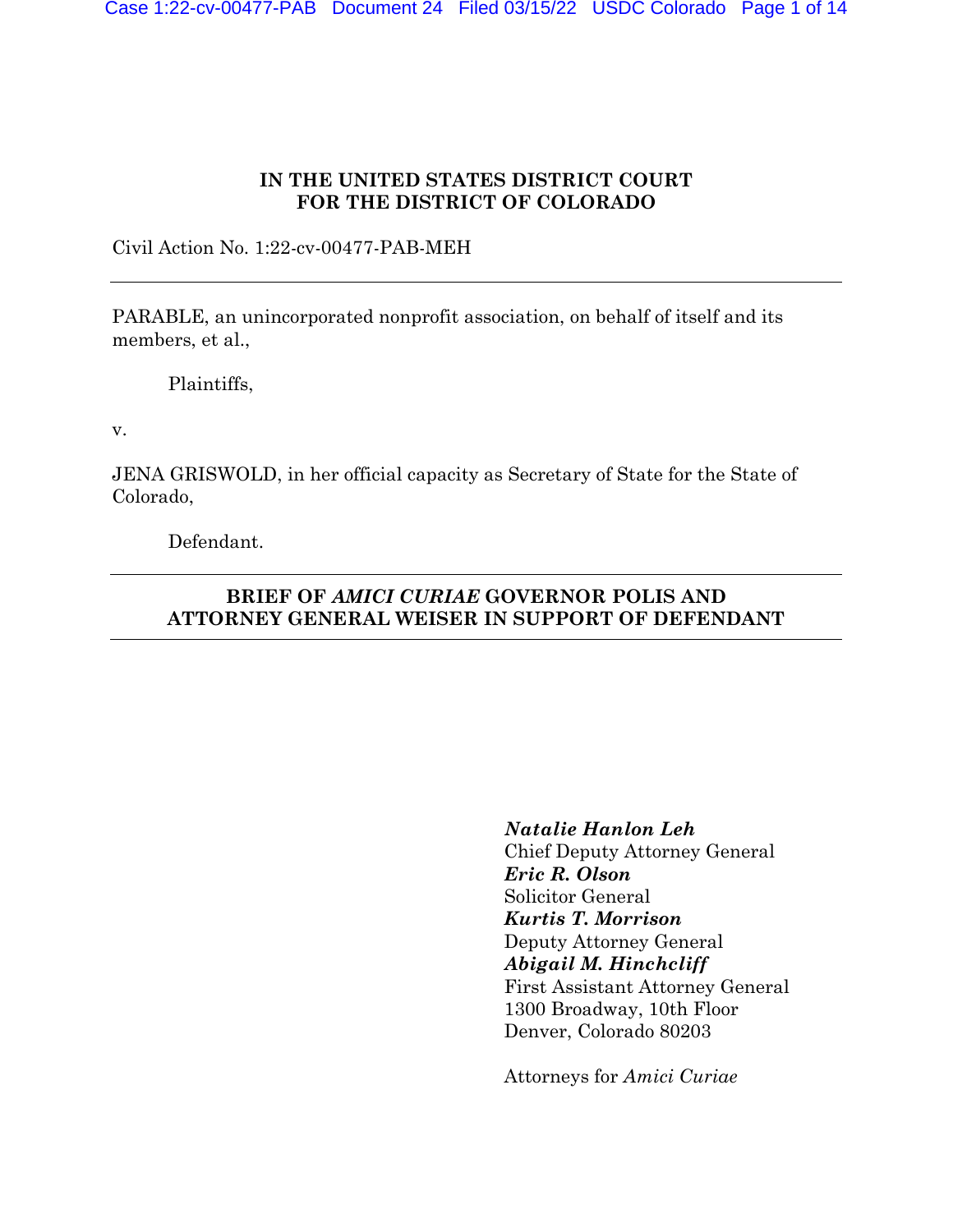#### **INTRODUCTION**

Plaintiffs seek relief on behalf of a political party that did not choose to join the Plaintiffs' suit. And the relief they seek is extraordinary. At each step of their argument, Plaintiffs ask this court to disregard the rights and choices of the State, the voters that approved the law, and Plaintiffs' own political party.

Under Supreme Court precedent, states may determine the nominating process for state offices. Ignoring this authority, Plaintiffs ask this court—without the guidance of any manageable legal standards—to force Colorado to facilitate the process that these Plaintiffs prefer. Under the U.S. Constitution, political parties have the right to choose whether to open or close their nomination process. The Colorado Republican Party did just that when it voted overwhelmingly to keep a semiopen primary rather than a closed assembly process. Plaintiffs now ask the Court to invalidate that choice. Finally, the people have a right under the Colorado Constitution to initiate laws governing the State and to manage the integrity of their elections. Yet Plaintiffs seek to override the will of the people and require the Court to rewrite a law approved by Colorado voters.

The Court should reject Plaintiffs' request for a preliminary injunction.

#### **ARGUMENT**

# **I. Plaintiffs allege constitutional violations on behalf of a party that has not joined their case.**

The alleged right asserted by Plaintiffs here is an unusual one. Plaintiffs assert that their associational rights are violated when the political party to which they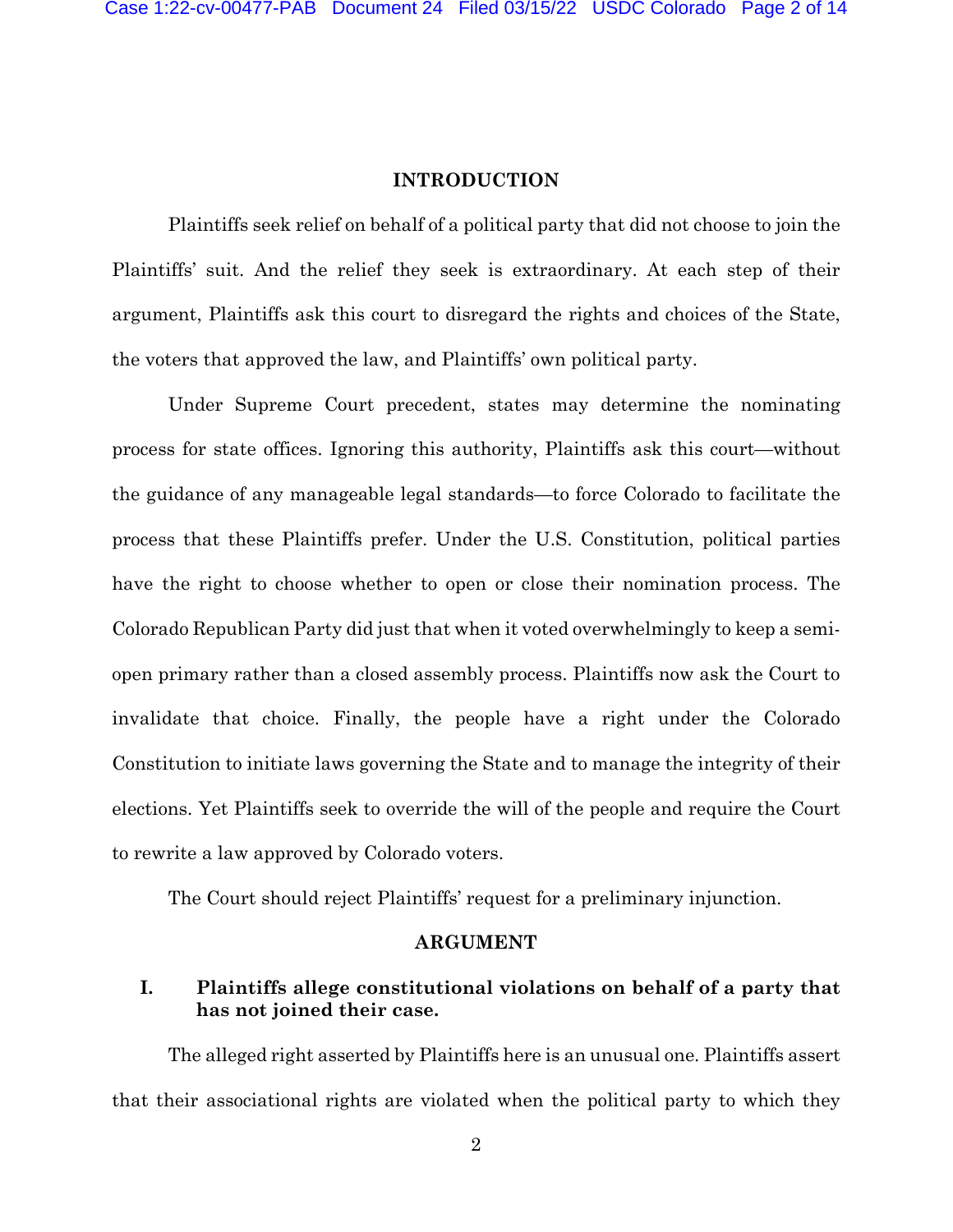belong is "forced to associate with unaffiliated voters" in a semi-open primary. [Doc.](https://cod-ecf.sso.dcn/n/cmecfservices/rest/file/finddoc?caseYear=2022&caseNum=00477&caseType=cv&caseOffice=1&docNum=2&docSeq=1) [2-1](https://cod-ecf.sso.dcn/n/cmecfservices/rest/file/finddoc?caseYear=2022&caseNum=00477&caseType=cv&caseOffice=1&docNum=2&docSeq=1), Plaintiffs' Memorandum at 6. But Plaintiffs are not the Colorado Republican Party, and the Colorado Republican Party is not a party here. Rather, Plaintiffs are singular members of the Colorado Republican Party who happen to disagree with their party's decision to hold a semi-open primary.[1](#page-2-0)

Plaintiffs note that the Republican State Central Committee voted to authorize the "Republican Party of Colorado, its members, or both" to bring this lawsuit. [Doc.](https://cod-ecf.sso.dcn/n/cmecfservices/rest/file/finddoc?caseYear=2022&caseNum=00477&caseType=cv&caseOffice=1&docNum=1) 1, Complaint at ¶ 31. But only five individual members of the Colorado Republican Party are plaintiffs here; the Party itself is not.[2](#page-2-1) Plaintiffs lack standing to bring their constitutional claims on behalf of a party that chose not to join their suit or file a separate action itself.

### **II. Plaintiffs' alleged associational right would force Colorado to use state power contrary to Supreme Court precedent.**

Even if Plaintiffs had standing to raise their constitutional claims, Proposition 108 does not compel political parties to associate with unaffiliated voters. Instead, it expressly allows parties to nominate candidates by a closed assembly or convention,

<span id="page-2-0"></span><sup>1</sup> *Colorado Matters: Colorado GOP chair on party's priorities; Remembering Ron Miles*, Colorado Public Radio (March 11, 2022) *available at*  https://www.npr.org/podcasts/413443142/colorado-matters (statement at 20:32 by party chair: "that's a lawsuit that [the] Colorado GOP is not involved in. The people bringing that are representing specific Republicans who share that viewpoint[.]").

<span id="page-2-1"></span><sup>2</sup> As of 2021, the Republican State Central Committee had 686 voting members. *See*  [Doc. 1](https://cod-ecf.sso.dcn/n/cmecfservices/rest/file/finddoc?caseYear=2022&caseNum=00477&caseType=cv&caseOffice=1&docNum=1), Complaint at 8.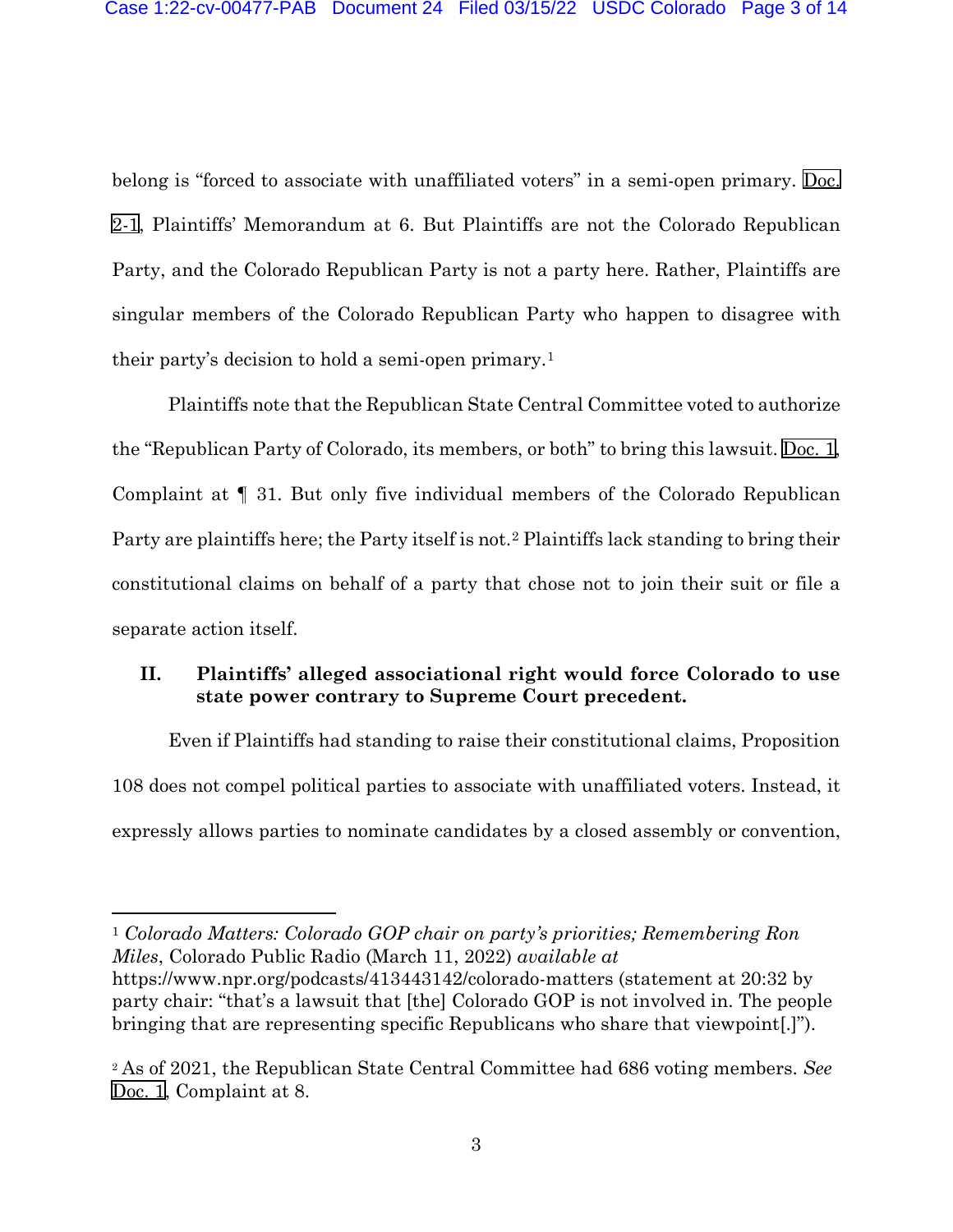thereby offering political parties the option to remove unaffiliated voters from this process. C.R.S. § 1-4-702(1). The right Plaintiffs seek is the right to force the State to use its election machinery—including all taxpayer-funded resources required to support a statewide primary—in a manner contrary to that authorized by law in the state and approved by voters.

Prior Supreme Court caselaw rejected the very argument Plaintiffs advance here. Though a party has the right to close its nominating contest, it has no concomitant right to require the State to conduct and pay for whatever type of nominating contest the party desires. *California Democratic Party v. Jones*, [530 U.S.](http://www.google.com/search?q=530++u.s.++567) [567](http://www.google.com/search?q=530++u.s.++567) (2000). In fact, the reverse is true. The Supreme Court acknowledged that "[s]tates have a major role to play in *structuring* and monitoring the election process, including primaries." *Id.* at 572 (emphasis added). And the Court considered it "too plain for argument" that a state may choose the process a party uses to select its nominees. *Id.* (quotation omitted).

The division of rights is clear. A state cannot require a party to keep its primary open, or to keep its primary closed. *Id.*; *see also Tashjian v. Republican Party of Connecticut*, [479 U.S. 208](http://www.google.com/search?q=479++u.s.++208)[,](http://scholar.google.com/scholar?q=479++u.s.++208&btnG=&hl=en&as_sdt=6) [215-16](http://www.google.com/search?q=215-16) (1986). But when a political party engages in a state-run and state-financed election, the state acquires a "legitimate governmental interest in ensuring the fairness of the party's nominating process, enabling it to prescribe what that process must be." *New York State Bd. of Elections v. Lopez Torres*, [552 U.S. 196](http://www.google.com/search?q=552+u.s.+196)[, 2](http://scholar.google.com/scholar?q=552+u.s.+196&btnG=&hl=en&as_sdt=6)[02-03](http://www.google.com/search?q=202-03) (2008).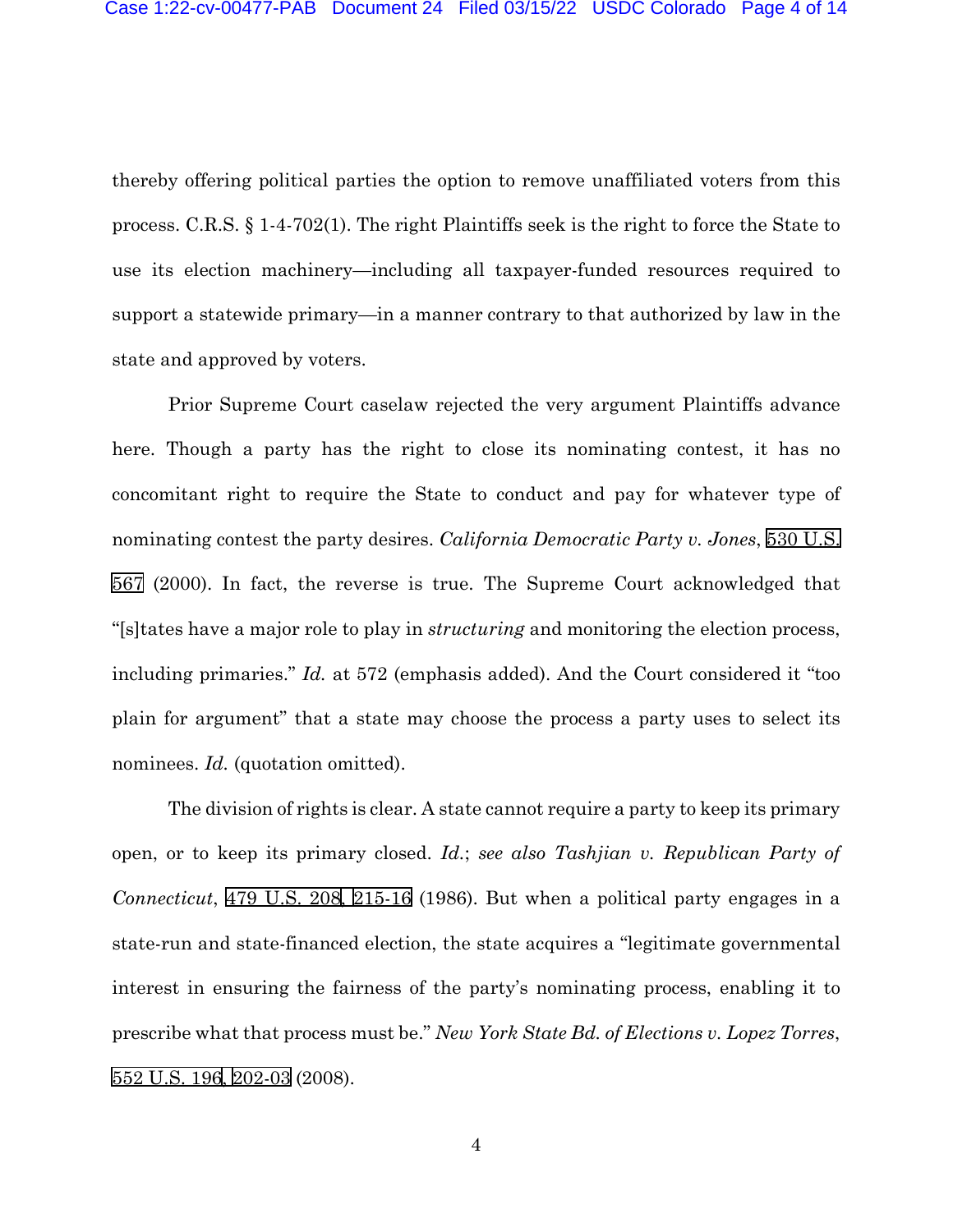That is what Colorado did here. In approving Proposition 108, Colorado voters allowed political parties to hold a semi-open primary election using the State's voting machinery and taxpayer funds. And Proposition 108 offers the option for major political parties to bar unaffiliated voters from their nominating contests—by allowing candidate selection via a "closed" assembly or convention should at least three-fourths of a party's central committee members approve. C.R.S. § 1-4-702(1). Plaintiffs now seek a court order that would require the State to hold and pay for a closed primary—a candidate selection method that was eliminated by Proposition 108. There is no right to force the State to expend millions to hold the type of nominating contest that these Plaintiffs prefer.

### **III. Plaintiffs' arguments would frustrate the State's legitimate reasons to offer a semi-open primary and a closed caucus or assembly.**

While any conceivable nominating process "invariably impose<sup>[9]</sup> some burden upon individual voters and political parties," these burdens "must necessarily accommodate a state's legitimate interest in providing order, stability, and legitimacy to the electoral process." *Utah Republican Party v. Cox*, [892 F.3d 1066, 1076](http://scholar.google.com/scholar?q=892++f.3d++1066&btnG=&hl=en&as_sdt=6) (10th Cir. 2018). Proposition 108 serves the State's legitimate interests in the fairness and stability of Colorado's nominating process.

In approving Proposition 108, Colorado voters created the opportunity for all voters to participate fully in a publicly financed election. *See* App'x A, "An Analysis of 2016 Ballot Proposals," LEGIS. COUNCIL OF THE COLO. GEN. ASSEM. at 66 (Sept. 12, 2016) ("2016 Blue Book"). Prior to Proposition 108, unaffiliated voters—a significant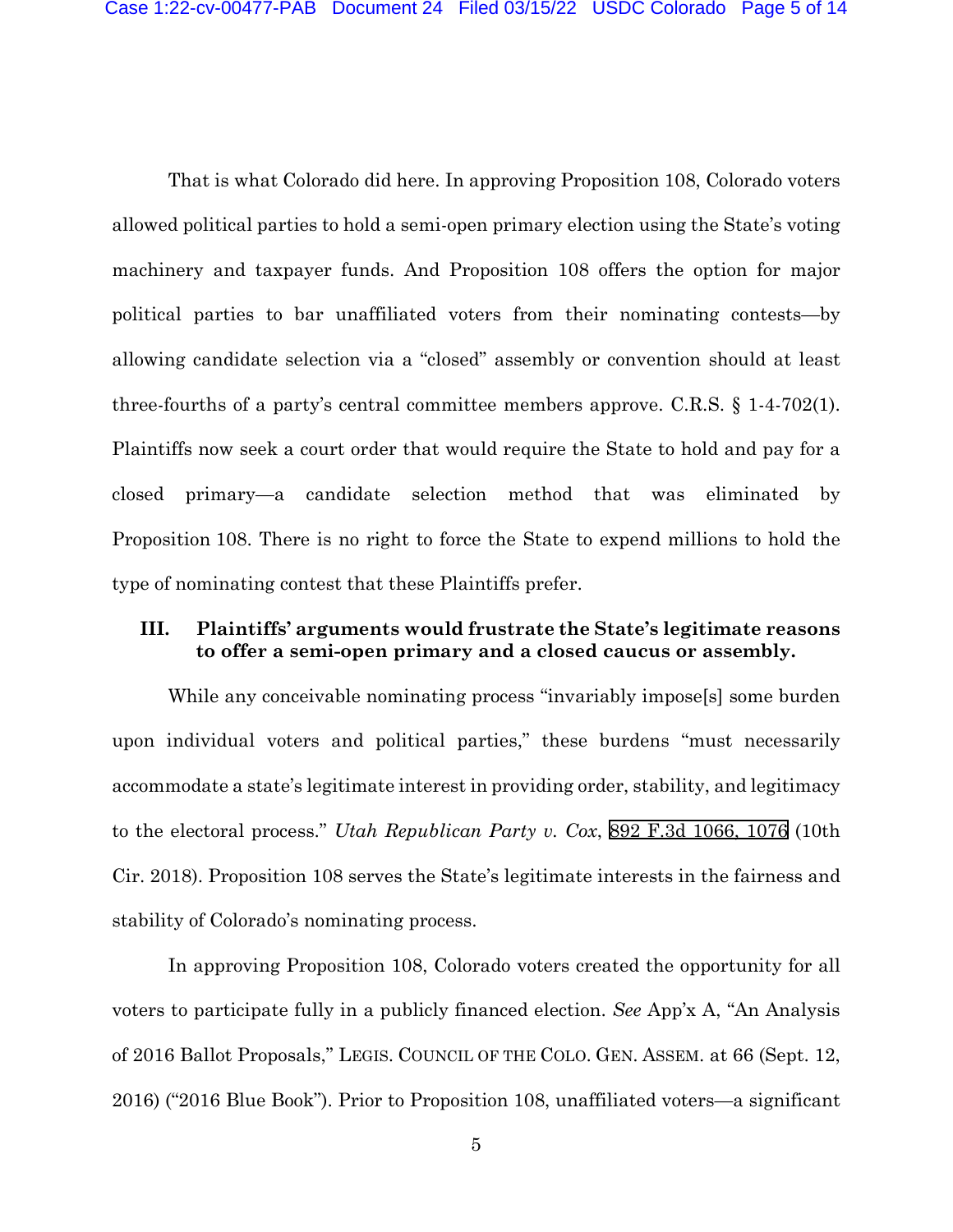portion of the Colorado electorate—could not help choose the candidates that appeared on the general election ballot. In some if not most elections, the primary election is more consequential than the general election in determining who holds public office. Consequently, prior to Proposition 108, unaffiliated voters in such elections had little to no meaningful participation in selecting their elected representatives. Proposition 108 gives these unaffiliated voters a voice in the selection of candidates for public office if a political party chooses to hold a semi-open primary.

The people of Colorado determined that Proposition 108's balance—providing a semi-open primary, and a closed caucus or assembly—best served the State's interest in the fairness of its nominating process. *New York State Bd. of Elections*, [552 U.S. at](http://scholar.google.com/scholar?q=552+u.s.+196&btnG=&hl=en&as_sdt=6) 202 (states have a "legitimate governmental interest in ensuring the fairness of the party's nominating process"). The choice to enfranchise unaffiliated voters in primary elections was made (in part) to grant "unaffiliated voters, who are Colorado taxpayers, the opportunity to vote in publicly financed primary elections." App'x A, 2016 Bluebook at 66. The voters therefore decided to allow major parties to use state funds to host a primary only if a political party kept its primary semi-open to unaffiliated voters. Political parties may close their nominating processes if they so choose, but may not use the money of unaffiliated taxpayers to fund a statewide primary when they do so.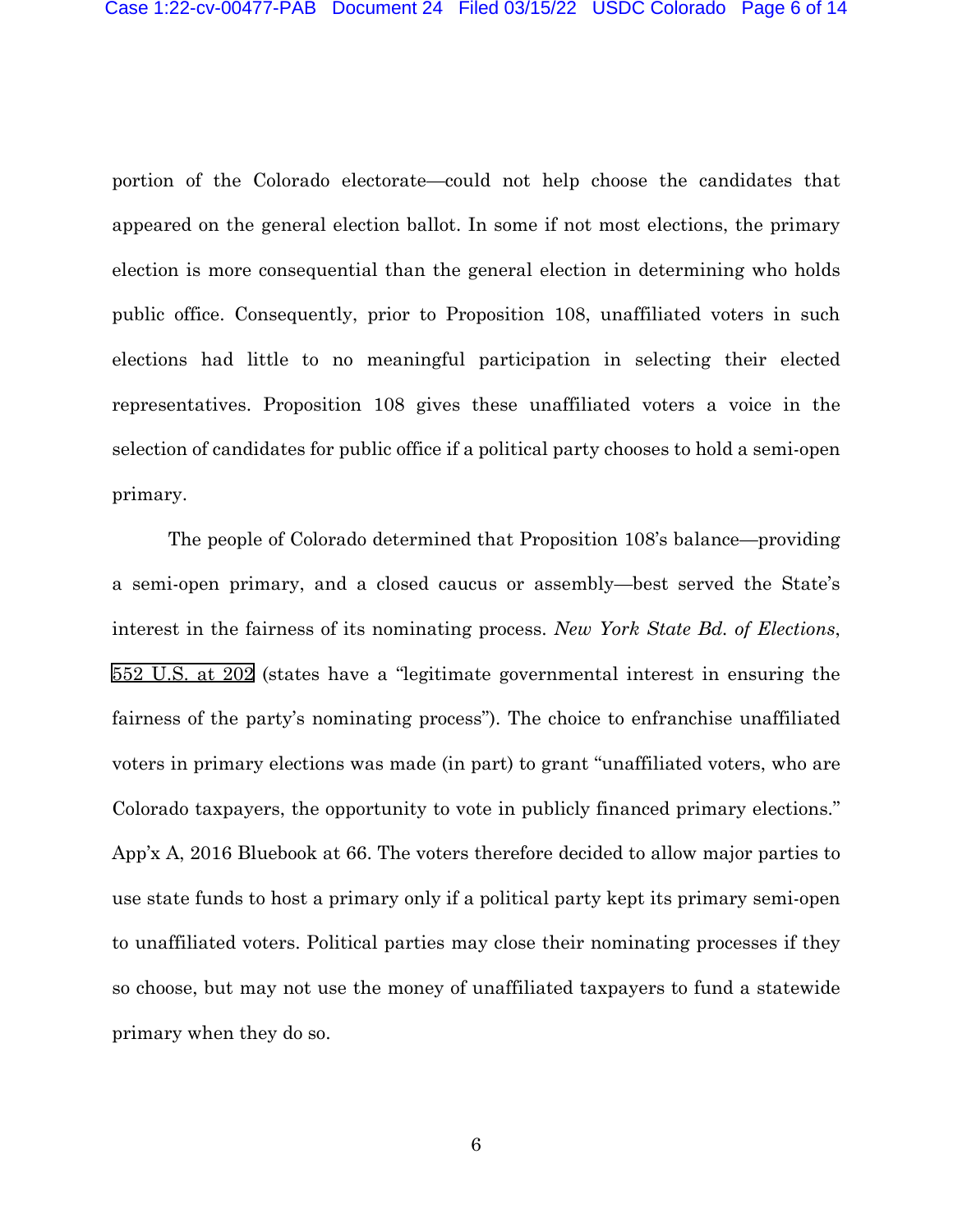The structure of Proposition 108's opt-out provision also reinforces the order and stability of Colorado's elections. The requirement that three-fourths of a major political party's central committee endorse a change to restrict selection of candidates to party members in a closed assembly or convention is sensible, reasonable, and serves important priorities. If the opt-out threshold were easily crossed, a party might revert back and forth between nominating systems with the prevailing political winds. This in turn would cause primary elections to be less stable and lead to voter confusion. *Purcell v. Gonzalez*, [549 U.S. 1](http://www.google.com/search?q=549++u.s.++1)[, 4](http://scholar.google.com/scholar?q=549++u.s.++1&btnG=&hl=en&as_sdt=6)(2006) (discussing risks of voter confusion based on pre-election changes to applicable rules). In any event, the threshold set by Proposition 108 would not have mattered to this case, as two-thirds of the Colorado Republican Party's State Central Committee voted to reject a closed assembly or convention and instead keep a semi-open primary.[3](#page-6-0) In short, the Colorado Republican Party would not have changed its nominating process for this election even if the threshold for change was a simple majority.

States may not violate the associational rights of parties by requiring parties to include non-members in their nomination process. But if states provide the option for political parties to include or exclude non-members, states may structure their

<span id="page-6-0"></span><sup>3</sup> Alex Burness, *Millions will keep primary voting access as Colorado GOP rejects controversial opt-out plan*, THE DENVER POST, Sept. 18, 2021, https://tinyurl.com/bderhprv (last visited March 12, 2022).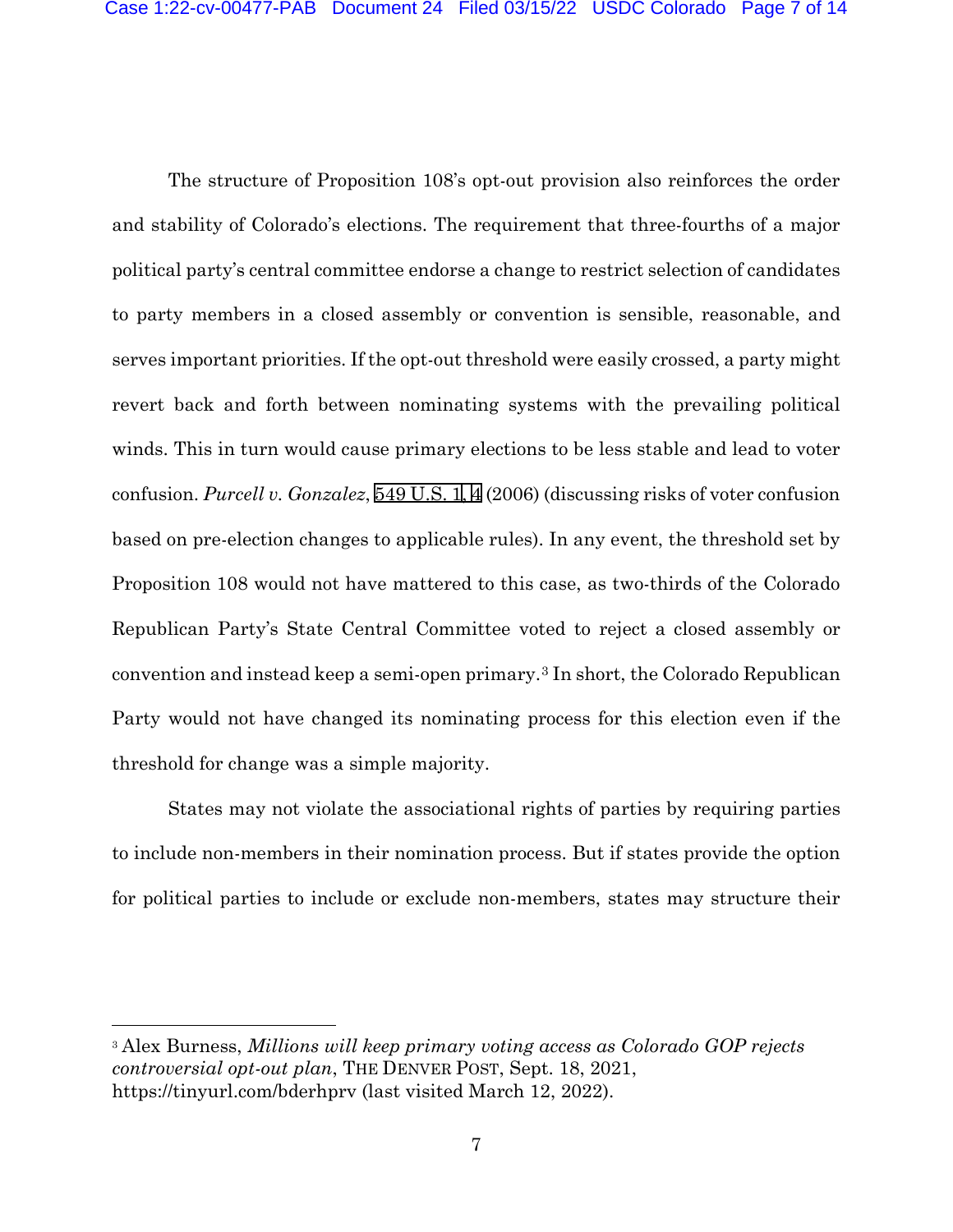nominating process to promote legitimate public interests in electoral fairness and stability. That is what Colorado has done here.

### **IV. Plaintiffs' argument would defy the will of the Colorado Republican Party.**

Proposition 108 allows political parties to choose whether to proceed with a semi-open primary that includes unaffiliated voters, or to select candidates via a closed assembly or convention. Plaintiffs imply that a political party must necessarily prefer a closed contest. But there are compelling reasons for political parties to include unaffiliated voters in their nominating contests. Here, the Colorado Republican Party overwhelmingly rejected the option to proceed via assembly or convention and will move forward with a semi-open primary election to select its candidates.[4](#page-7-0) This choice was made using the reasonable processes established by Proposition 108. The Court should respect the Colorado Republican Party's choice.

<span id="page-7-0"></span>There are good reasons for political parties to affirmatively choose an open or semi-open primary, and good reasons to disregard Plaintiffs' suggestion that political parties fear disruption by unaffiliated voters. First, unaffiliated voters often hold a preference towards and are consistent voters for a particular political party. An overwhelming majority of unaffiliated voters—over eighty percent—lean toward either the Republican Party or the Democratic Party. *See* Pew Research Center,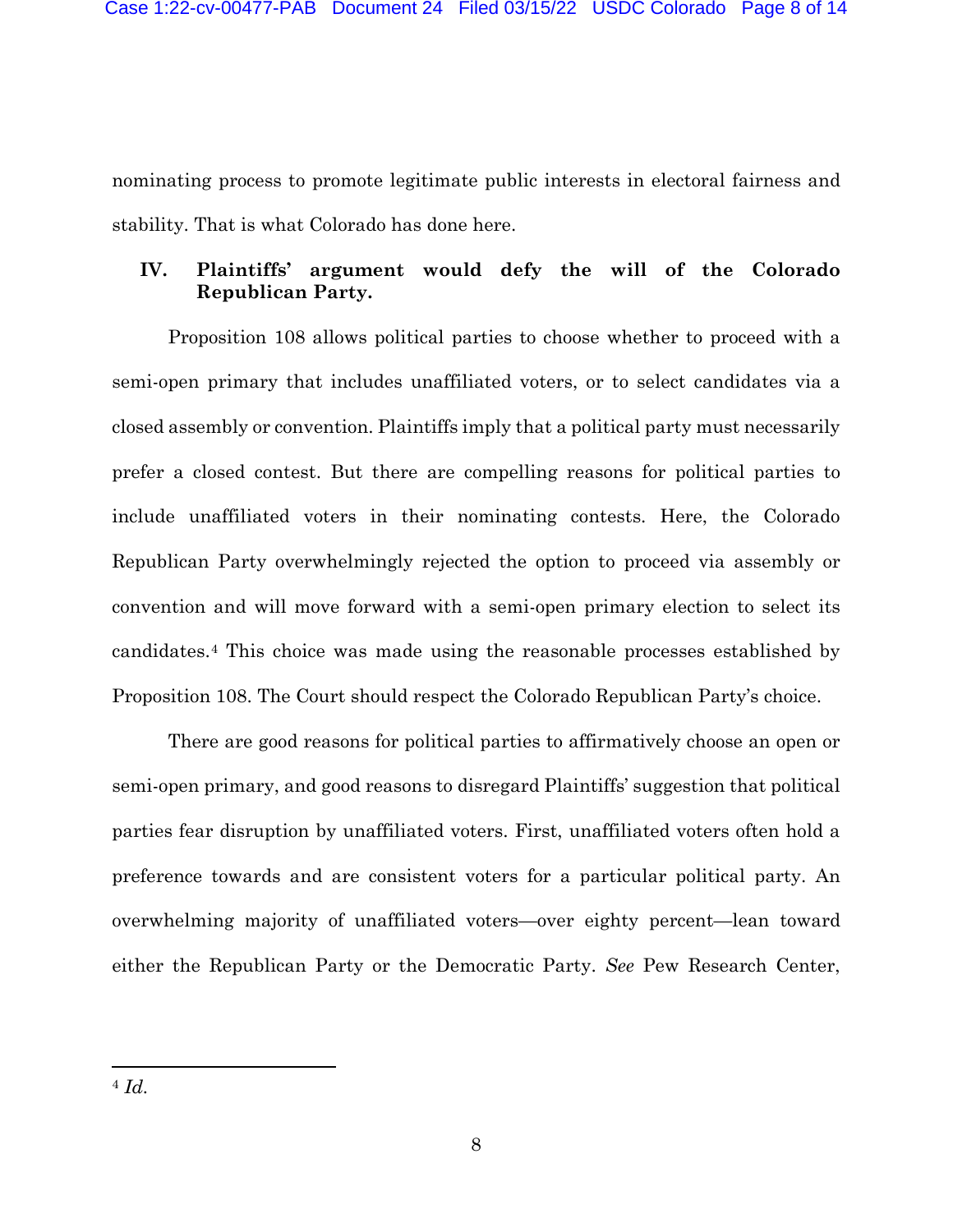*Political Independents: Who They Are, What They Think* (March 14, 2019).<sup>[5](#page-8-0)</sup> A political party might naturally wish to ensure that the candidate it selects is acceptable to these voters as well as to party members.

More strategically, political parties may wish, for good reasons, to seek the views of unaffiliated voters in party primaries. This is especially so where, as in Colorado, unaffiliated voters are essential to winning any general election. Excluding unaffiliated voters from a primary, as some Republican Party leaders have noted,<sup>[6](#page-8-1)</sup> threatens to harm the electoral prospects of a political party's candidate. Consequently, political parties selecting the process that determines the candidates on the ballot will need to consider carefully whether they opt for a candidate whose views are more responsive to the views of the majority than a candidate voted on only by those who choose to affiliate with a political party.

Plaintiffs raise the specter of so-called "party raiding"—that is, where partisans from one political party tactically vote in another party's elections—as a risk a political party assumes when participating in an open or semi-open primary.

<span id="page-8-0"></span><sup>5</sup> *Available at* https://www.pewresearch.org/politics/2019/03/14/politicalindependents-who-they-are-what-they-think.

<span id="page-8-1"></span><sup>6</sup> As a former Republican State Treasurer noted, "Colorado Republicans are flirting with political suicide ... We can't win elections without attracting unaffiliated voters, whom Democrats shrewdly embrace. If Republicans shun them, our party—and candidates—will become irrelevant." Mark Hillman, Opinion, *The Podium: GOP Can't Afford to Shun UAV*, COLORADO POLITICS (Aug. 18, 2021), *available at*  https://www.coloradopolitics.com/opinion/the-podium-gop-cant-afford-to-shun-theuav/article\_999fc10a-ffd1-11eb-86df-5b0b2f142aa3.html.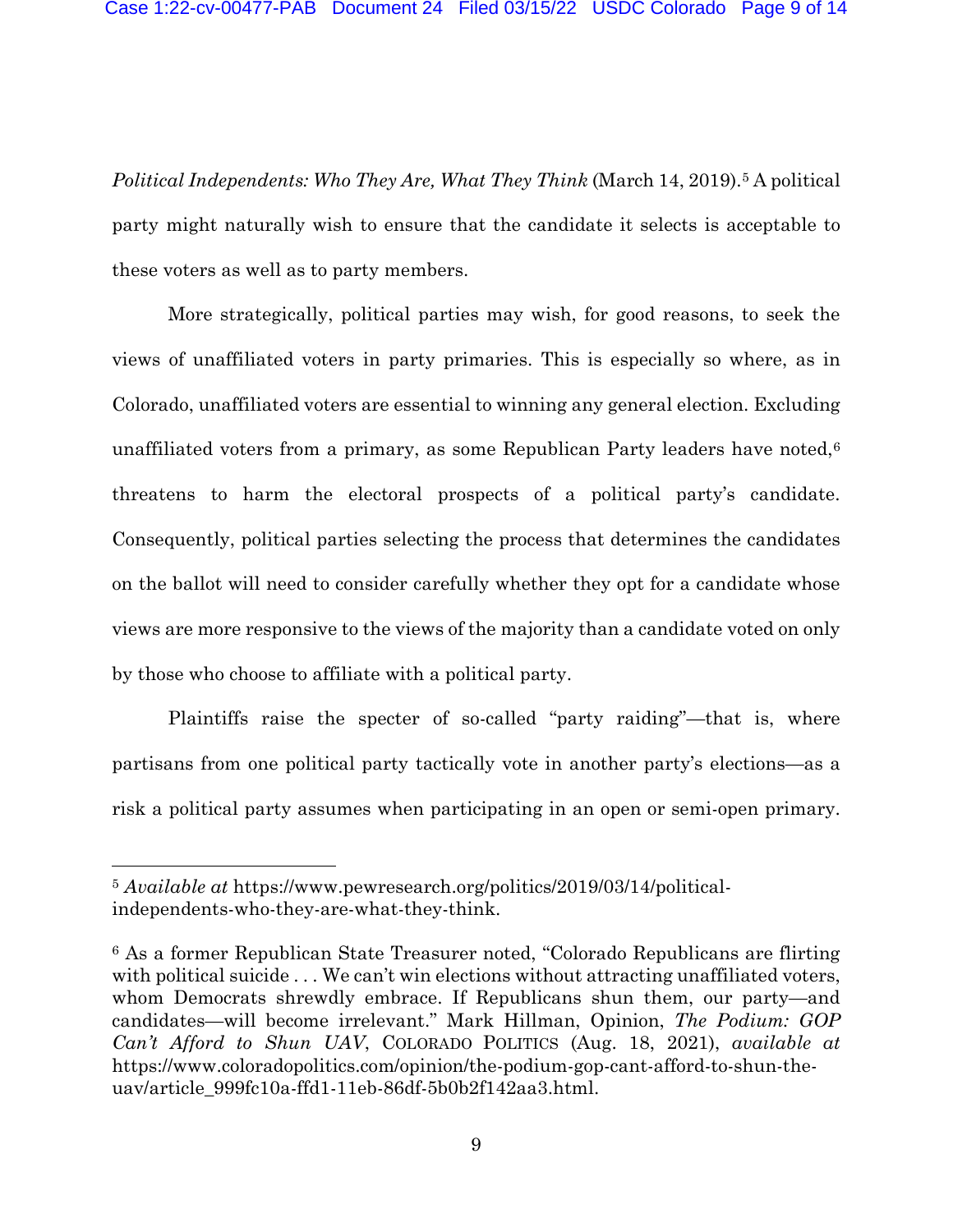Though these concerns are sometimes highlighted by advocates, *see* [Doc. 2-1 at 6,](https://cod-ecf.sso.dcn/n/cmecfservices/rest/file/finddoc?caseYear=2022&caseNum=00477&caseType=cv&caseOffice=1&docNum=2&docSeq=1#page=6) "party raiding" more often haunts arguments in court than polling places. Neither courts nor recent literature have found actual evidence of this sort of voting behavior. *See, e.g.*, Rick Rojas, *There's No G.O.P. Primary in South Carolina. Some Republicans Will Vote Anyway*, N.Y. TIMES (Feb. 25, 2020) (noting that "evidence of [party raiding] efforts achieving any sort of significant influence is hard to find.");[7](#page-9-0) John Johnson, *Do Primary Voters Strategically Vote in the Opposition's Primary?*, MARQUETTE UNIV. LAW SCH. FACULTY BLOG (Feb. 20, 2019) (in study of Wisconsin's open primaries, "there is no evidence that this kind of voting behavior occurs at all[.]");[8](#page-9-1) *see also Tashjian*, [479 U.S. at 219](http://scholar.google.com/scholar?q=479+u.s.+208&btnG=&hl=en&as_sdt=6) n.9 (noting that a study commissioned by the national Democratic Party "concluded that the existence of 'raiding' has never been conclusively proven by survey research" (cleaned up)). The Court should reject these arguments as unsupported.

There are compelling reasons for a party to prefer open or semi-open primaries. The Colorado Republican Party opted to keep its nominating contest semi-open. The Court should respect that choice.

<span id="page-9-0"></span><sup>7</sup> *Available at* https://www.nytimes.com/2020/02/25/us/south-carolina-primaryoperation-chaos.html?smid=tw-nytimes&smtyp=cur.

<span id="page-9-1"></span><sup>8</sup> *Available at* https://law.marquette.edu/facultyblog/2019/02/do-primary-votersstrategically-vote-in-the-oppositions-primary.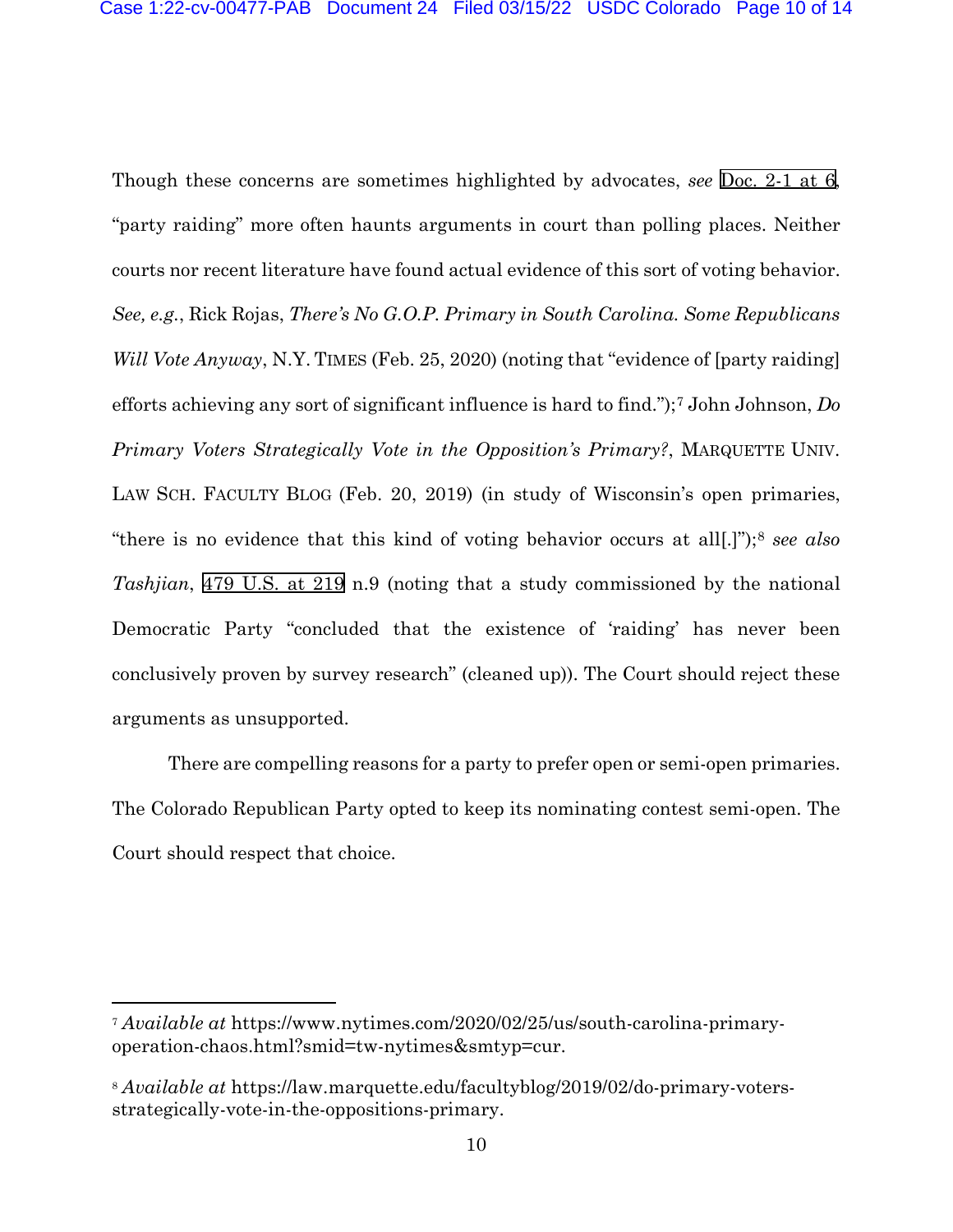# **V. The remedy sought by Plaintiffs would re-write Proposition 108 and cause confusion and chaos.**

Finally, the remedy that Plaintiffs seek is unlawful. They do not seek to simply invalidate Proposition 108. Instead, they ask the Court to re-write it: by including an option for any major political party "to notify the Secretary of State by April 14, 2022, that they wish to prohibit unaffiliated electors from voting in their primary elections." [Doc.](https://cod-ecf.sso.dcn/n/cmecfservices/rest/file/finddoc?caseYear=2022&caseNum=00477&caseType=cv&caseOffice=1&docNum=2&docSeq=1) 2-1, Plaintiffs' Memorandum at 16. This so-called remedy is both legally inappropriate and practically unworkable. It risks injecting confusion and chaos into Colorado's candidate selection process.

First, the option of a closed, taxpayer-financed and government-supervised primary for major parties was never approved by the electorate. In fact, it was eliminated as an option as soon as Proposition 108 took effect. When a statute is unconstitutional, neither plaintiffs nor courts may rewrite the statute in the way they prefer to avoid the perceived constitutional infirmity. *E.g.*, *Nasrallah v. Barr*, [140 S.](http://scholar.google.com/scholar?q=140++s.++ct.+1683&btnG=&hl=en&as_sdt=6)  [Ct. 1683, 1692](http://scholar.google.com/scholar?q=140++s.++ct.+1683&btnG=&hl=en&as_sdt=6) (2020) ("[I]t it is not the proper role of the courts to rewrite the laws[.]"); *Jennings v. Rodriguez*, [138 S. Ct. 830, 836](http://scholar.google.com/scholar?q=138++s.++ct.++830&btnG=&hl=en&as_sdt=6) (2018) (noting that a court "must interpret the statute, not rewrite it"). This rule is particularly important in election law, where "[w]ith uncertain limits, intervening courts—even when proceeding with best intentions—[] risk assuming political, not legal, responsibility for a process that often produces ill will and distrust." *Vieth v. Jubelirer*, [541 U.S. 26](http://www.google.com/search?q=541++u.s.++267)[7, 3](http://scholar.google.com/scholar?q=541++u.s.++267&btnG=&hl=en&as_sdt=6)[07](http://www.google.com/search?q=307) (2004) (Kennedy, J., concurring).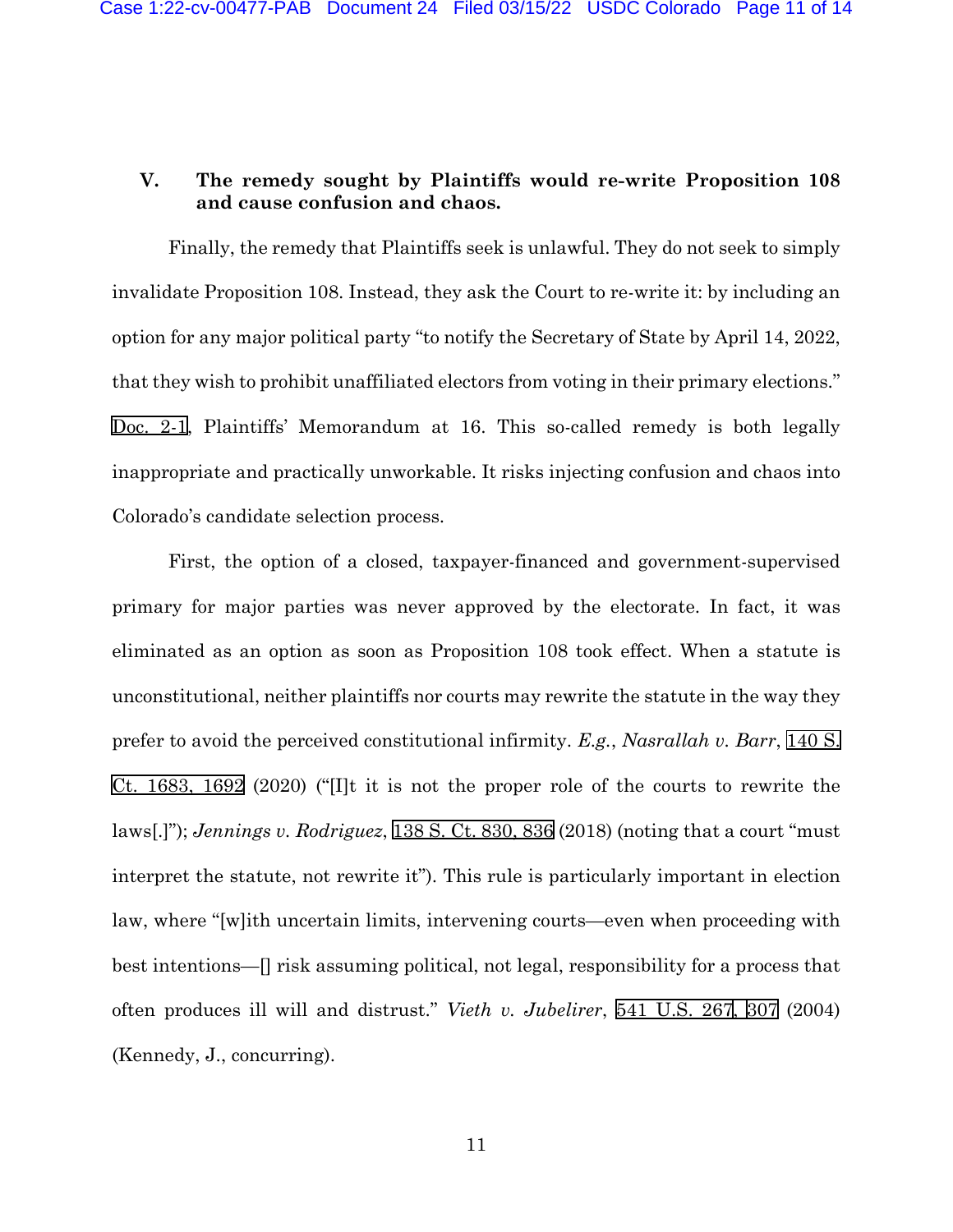Yet that is what Plaintiffs seek to do here, by asking the Court to craft a new law, offering major political parties the option to choose closed primaries. In so doing, Plaintiffs ask the Court to nullify the voters' will and for the Court to insert its own alternative nominating process. This proposed remedy disregards both the will of the voters in passing Proposition 108 and the role of the Court in interpreting it.

Plaintiffs' "remedy" is also unworkable. Plaintiffs seek a court order that the State must hold a closed primary if a party so chooses. The details, however, are left unsaid. Who in the party decides whether the primary should be closed—some of its members (but which ones?), its central committee, or some other body? How will the decision be made—by vote, or by some other method? If by vote, what percentage of members must vote for a closed primary? Where and when would such a vote take place, and how would the party ensure that its members were appropriately notified? And if the party does not vote for a closed primary, does the nominating contest default to a semi-open primary, an assembly, or a convention?

Each of these questions highlights that Plaintiffs ask the Court to rewrite the text of Proposition 108—and fill in the blanks itself. And were the Court not to fill in these details (which it cannot do), the primary election would be thrown into chaos only months before the Colorado primaries, resulting in serial and piecemeal litigation for which there is no hope of a quick resolution consistent with an orderly primary and general election that would guarantee a republican form of government under Article IV Section Four of the United States Constitution. A change to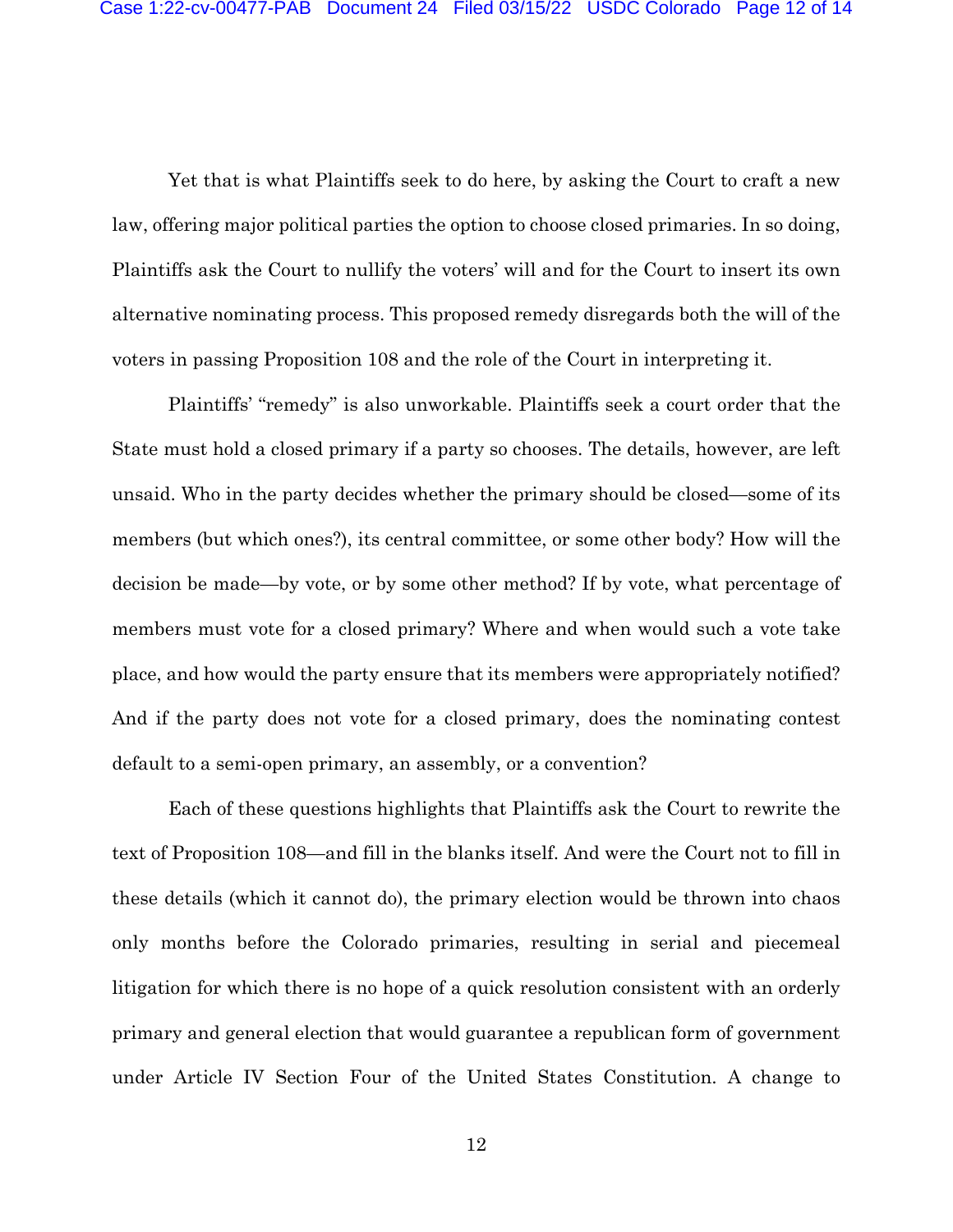Colorado's election laws that would at the very least cause this inevitable chaos would itself violate the Supreme Court's rule against changes that would cause "judicially created confusion" in an upcoming election. *Republican Nat'l Comm. v. Democratic Nat'l Comm*., [140 S. Ct. 1205, 1207](http://scholar.google.com/scholar?q=140++s.++ct.++1205&btnG=&hl=en&as_sdt=6) (2020) (citing *Purcell*, [549 U.S.](http://scholar.google.com/scholar?q=549+u.s.+1&btnG=&hl=en&as_sdt=6) at 4). The Court should decline Plaintiffs' invitation to make such changes here.

#### **CONCLUSION**

*Amici* Governor Jared Polis and Attorney General Philip J. Weiser respectfully urge the Court to reject Plaintiffs' motion for a preliminary injunction.

Dated March 15, 2022.

PHILIP J. WEISER Attorney General of Colorado

/s/ Abigail M. Hinchcliff \**Natalie Hanlon Leh* Chief Deputy Attorney General

\**Eric R. Olson* Solicitor General

\**Kurtis T. Morrison* Deputy Attorney General

\**Abigail M. Hinchcliff* First Assistant Attorney General

1300 Broadway, 10th Floor Denver, Colorado 80203 Telephone: 720-508-7119 E-mail: Abigail.Hinchcliff@coag.gov

Attorneys for *Amici Curiae* \**Counsel of Record*